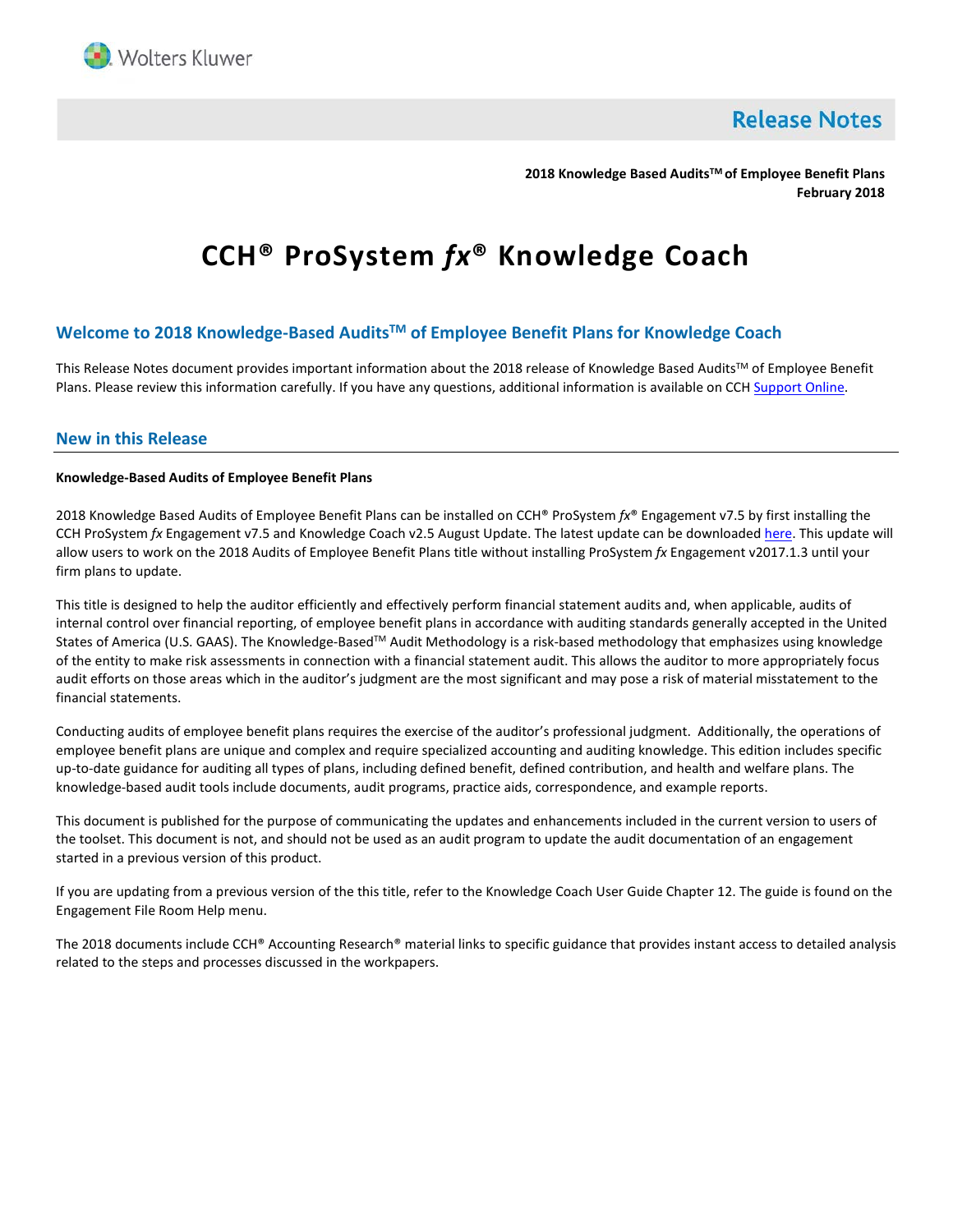#### **2018 Edition of Knowledge-Based Audits of Employee Benefit Plans**

This edition features numerous enhancements, including:

- Creating dynamic versions of the four flat files used in audits when a plan files a Form 11-K. These four workpapers were flat files in the 2017 release but have been integrated as KC workpapers for the 2018 release. The user will need to delete these old flat files from the client binder and insert the new dynamic versions of these workpapers. Please publish these flat files in your engagement binder before deleting for reference when completing the new versions. These workpapers are:
	- AID-201A Nonattest Services Independence Checklist (For 11-K Filings)
	- AID-903A Audit Report Preparation Checklist (For 11-K Filings)
	- AUD-902A Audit Program: Going Concern (For 11-K Filings)
	- KBA-904A Audit Documentation Checklist (For 11-K Filings)
- Removing and adding columns to KBA-103, Evaluation of Internal Control Deficiencies Table. These new columns make it easier to evaluate and classify control deficiencies.
- Adding table, "Communication of Internal Control Deficiencies" in KBA-103. This table is added to allow the auditor to document the auditor's communication of internal control deficiencies to those charged with governance and management. If a deficiency in Table 1 is a material weakness, significant deficiency, or a deficiency in internal control, it will flow to this new table.
- Reorganizing and rewording columns in Table 2 and 3 of KBA-400 and moving the column to describe the control deficiency to the end for better documentation flow. If you select "No" in the following columns, your control deficiency documented in the last column will flow to KBA-103:
	- Are Controls Activities Present
	- Effectively Designed and Implemented
	- Do Compensating Controls, If Any, Adequately Reduce the Risks of Material Misstatement
	- Are Control Activities Functioning
- Reorganizing and rewording columns in Relevant Principles and Points of Focus table of KBA-401, and moving the column to describe the control deficiency to the end for better documentation flow. If you select "No" in the following columns, your control deficiency documented in the last column will flow to the conclusion section:
	- Are the Relevant Principles or Points of Focus Present
	- Are the Identified Controls Effectively Designed and Implemented
	- Do Compensating Controls Adequately Reduce the Risks of Material Misstatement
	- Are the Relevant Principles Functioning for this Component of Internal Control
- In KBA-401, adding an "N/A" option to the "Are the Relevant Principles of Points of Focus Present?" column to the "Points of Focus" rows only. The user could document the points of focus as not applicable, and the user will not respond to any other columns for that particular row as the diagnostics will clear. The user should focus on the functioning of the relevant principles as not all of the points of focus are required or applicable.
- Removing user options in the "System Change Controls" column of the "Less Complex IT Structure" table.
- Reorganizing and rewording columns in the "More Complex IT Structure" table of KBA-402, and moving the column to describe the control deficiency to the end for better documentation flow. If you select "No" in the following columns, your control deficiency documented in the last column will flow to the conclusion section:
	- Are Controls Activities Present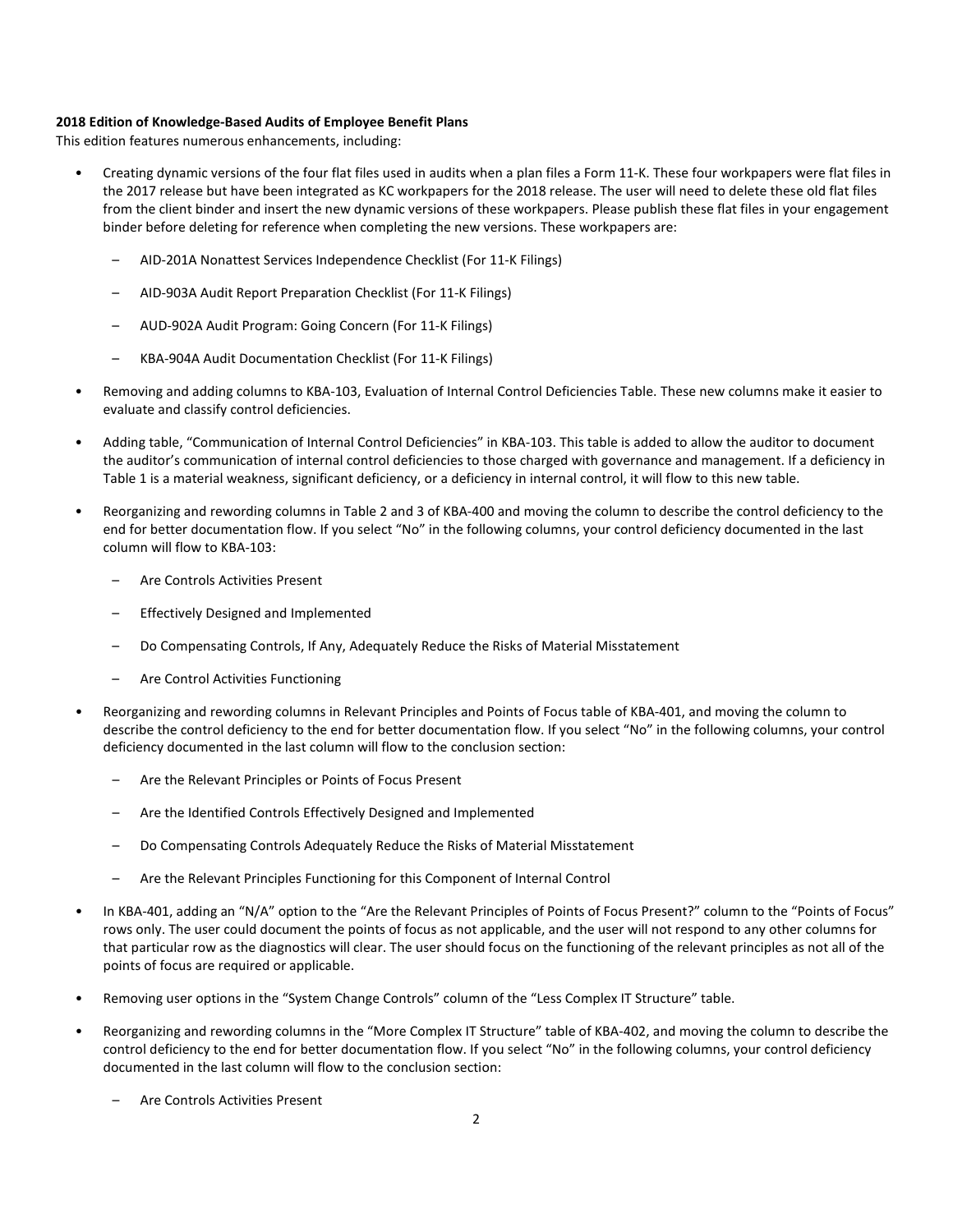- Effectively Designed and Implemented
- Do Compensating Controls, If Any, Adequately Reduce the Risks of Material Misstatement
- Are Control Activities Functioning.
- Reorganizing and rewording columns in the "Activity-Level Control Objective" table of KBA-40X series, and moving the column to describe the control deficiency near the end for better documentation flow.
	- If you select "No" in the following columns, your control deficiency documented will flow to the conclusion section:
		- Are Controls Designed Effectively
		- Are Key Controls Implemented
		- Do Compensating Controls Adequately Reduce the Risks of Material Misstatement Created by the Deficiency
		- Are Control Activities Functioning
	- Also, if you select "Partially" in column, Are Controls Designed Effectively, the control deficiency documented will flow to the conclusion section.
- Adding the functionality to allow users to insert custom rows anywhere in the subprocess table in KBA-40X series.
- Adding appropriate "Segregation of Duties" control objectives to the KBA-40X Series.
- Removing flow in AID-601 on steps 9, 10, and 11 that flow to KBA-102. Flow will remain on other steps in this workpaper.
- Adding "We incorporated an element of unpredictability in designing further audit procedures as follows: (Describe) (See example in practice point above)" to "Management Override" Financial Statement Level Risk in the Planned Overall Response column of KBA-502.
- Pre-setting the "Control Risk" column in KBA-502 to "Max" if the user selects the Tailoring Questions, "Has the auditor been engaged to perform an integrated audit?" and "Does the auditor intend to test the operating effectiveness of internal controls over financial reporting?" as "No" in AUD-100.
- Adding new KCO-003 Answer Effects for the Engagement-Level Tailoring Questions Workpaper that will show all answer effects of each tailoring question in AUD-100.
- Adding rounding columns in AID-801 and KBA-301 word versions to match the excel versions of these workpapers.
- Adding two new columns in AID-201, Section I: Nature of Nonattest Services Provided table for user to document the firm and client personnel overseeing the nonattest services.
- Adding an "N/A" option in the step 12 table of AID-701, "Final Assessment of Control Risk" column.
- Removing steps in AUD-201 that are duplicated in AUD-101 and moving one step from AUD-201 to AUD-101.
- Adding a "Maximum" and "Slightly Below Maximum" option in AUD-701, planned control reliance column.
- Reorganizing and adding steps and tables in AUD-902 to accommodate new accounting standard SAS-132.
- Adding many new CORs, RPTs, and RESs as follows:
	- RPT-0905A Unmodified Opinion: Defined Contribution Health and Welfare Plan, Including Supplementary Information
	- RPT-0909A Unmodified Opinion, Including Supplementary Information: Emphasis-of-Matter Paragraph Related to Going-Concern Uncertainty (In Accordance with SAS-132)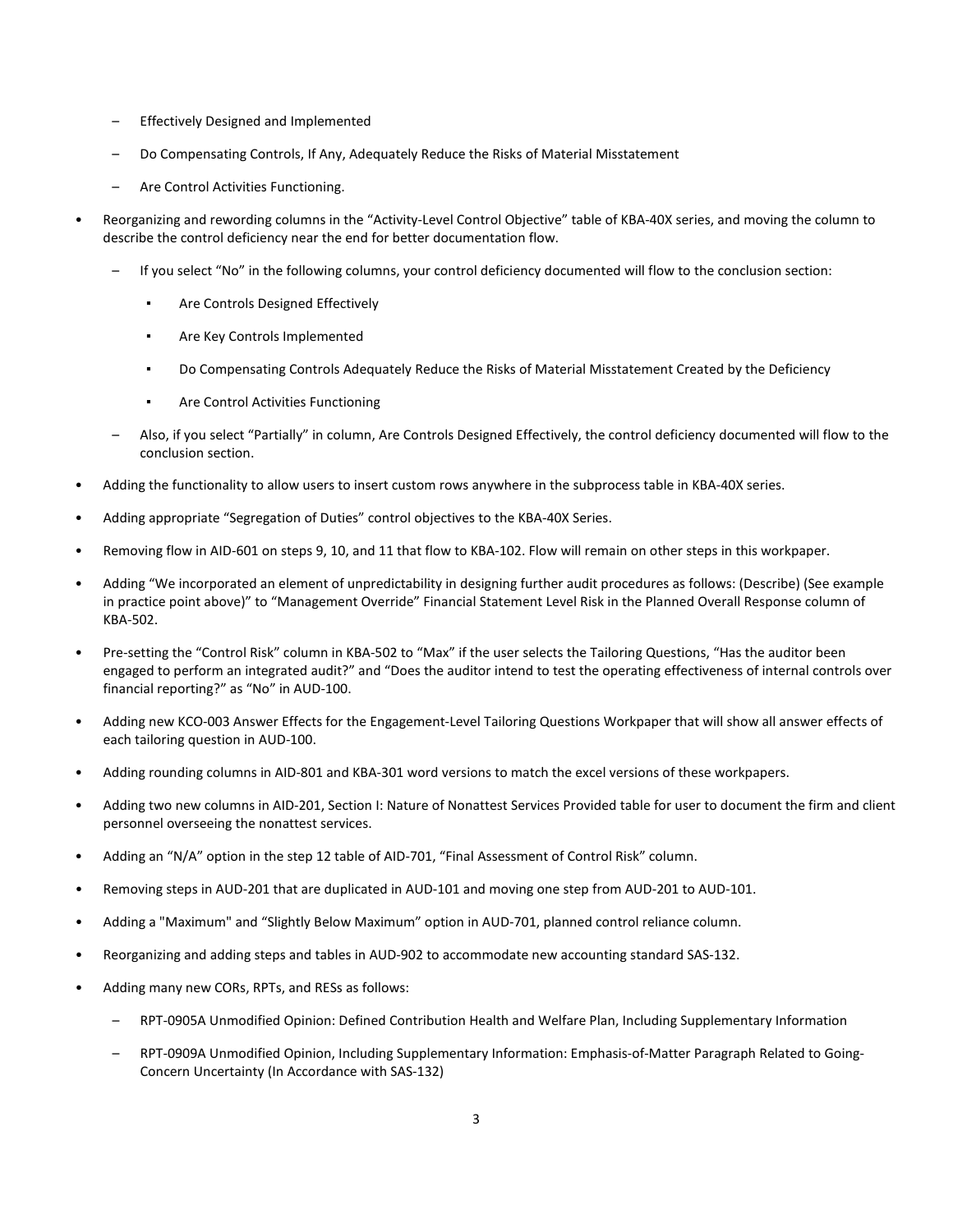- RES-024 Going Concern Checklist
- KCO-003 Answer Effects for the Engagement-Level Tailoring Questions Workpaper

[Click here](http://support.cch.com/updates/KnowledgeCoach/pdf/guides_tab/2018%20Employee%20Benefit%20Plans%20Title%20Overview%20for%20Knowledge%20Coach%20Users.pdf) for the 2018 Audits of Employee Benefit Plans Title Overview for Knowledge Coach Users.

In addition, forms and practice aids throughout have been updated to include new examples and tips, and where applicable, to take into account:

#### **New literature, standards, and developments, reflected in the following current audit and accounting guidance:**

- SAS-132, The Auditor's Consideration of an Entity's Ability to Continue as a Going Concern
- Auditing Standard (AS) No. 18, Related Parties, Amendments to Certain PCAOB Auditing Standards Regarding Significant Unusual Transactions and Other Amendments to PCAOB Auditing Standards
- Revised AICPA Code of Professional Conduct (Code) including ET Section 1.295, Nonattest Services
- FASB Accounting Standards Codification™ as of December 31, 2017, through Accounting Standards Update No. 2017-15

#### **Important Notes:**

- Make sure to save changes to workpapers before closing the workpaper or the binder to ensure data is correctly updated.
- If your Current Editor Knowledge Coach Microsoft® Word workpapers become read-only or crash, please do the following:
	- Keep the binder with the affected workpapers open.
	- Highlight the workpaper in the binder window and go to **Tools > Save Knowledge Coach Answers**.

#### **System Requirements**

- This title requires the 2017 Financial Statement Base Title. The 2017 Financial Statement Base title MUST be installed with one of the following versions of CCH® ProSystem *fx* ® Engagement and Knowledge Coach.
	- Engagement v7.5.100.1223 and Knowledge Coach v2.5.100.1224 available through the CCH ProSystem *fx* Engagement v7.5 and Knowledge Coach v2.5 August Update or later. To identify what version you are running, please go to the **Help > About** window within the application.
	- Engagement and Knowledge Coach v2017.1.3 or later.
- A minimum of 4GB of RAM is required for optimal performance when opening and navigating through Knowledge Coach workpapers.

#### **License Requirements**

This title requires the Knowledge-Based Audits of Employee Benefit Plans license. Any user that does not have a license for this title will not be able to use Knowledge Coach functionality in workpapers.

For more information on how to update your licensing, view [How do I add or update CCH ProSystem fx Engagement Licenses?](https://support.cch.com/kb/solution.aspx/sw3937) on our website.

For more information on how to assign licenses, view [How do I assign Engagement Licenses?](https://support.cch.com/kb/solution.aspx/sw3943) on our website.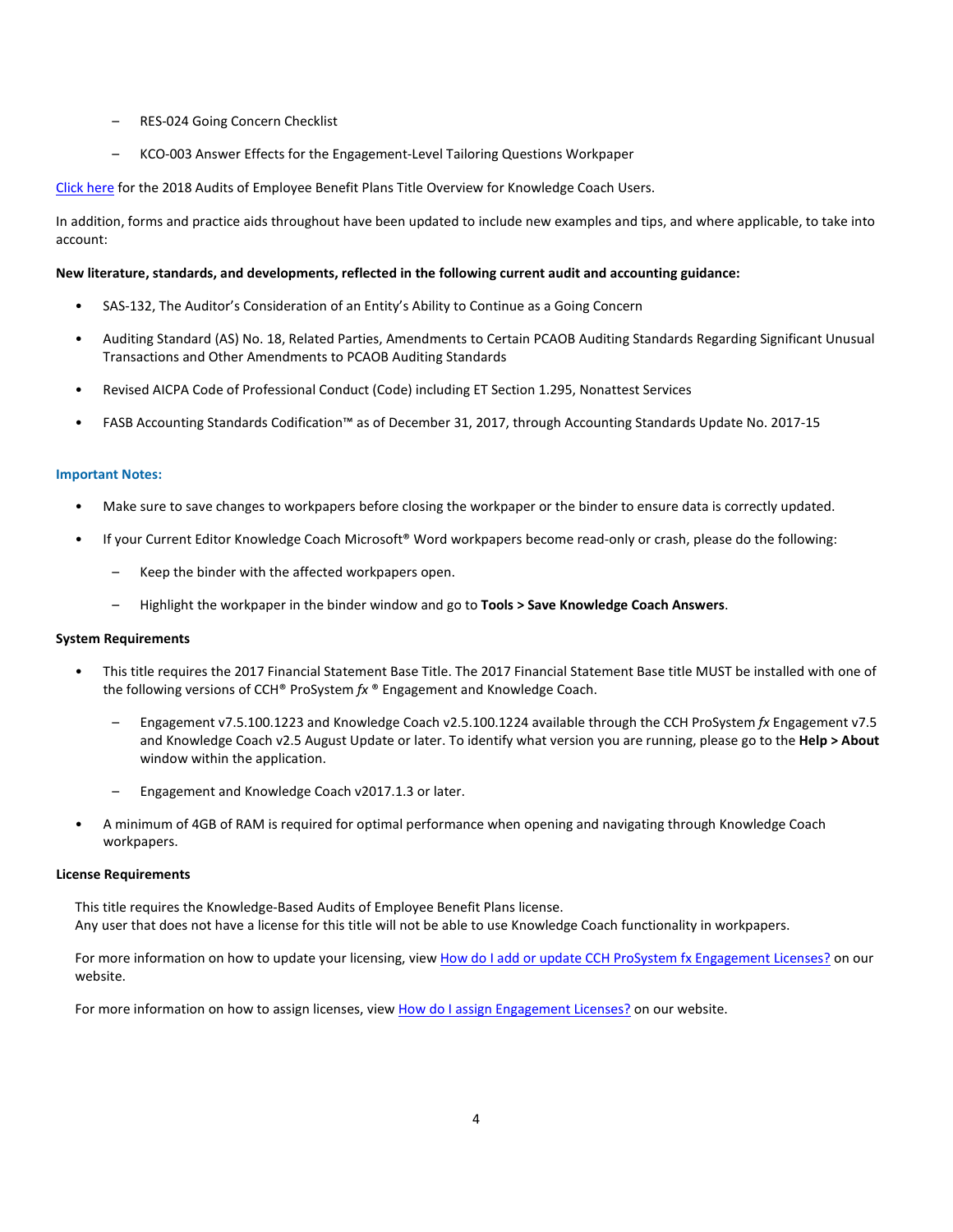# **Download Instructions**

If you are planning to use this title on Engagement v7.5 and Knowledge Coach v2.5, ensure you apply ProSystem *fx* Engagement v7.5 and Knowledge Coach v2.5 August Update or later to all machines including Admin servers and terminal servers before installing the title. Review the August Updat[e release notes](https://support.cch.com/updates/Engagement/patch75/Engagement%20and%20KC%20July%202017%20Update%20Release%20Notes.pdf) for more information on deployment.

To download this title:

- 1. Navigate to the [Knowledge Coach Updates](http://support.cch.com/updates/KnowledgeCoach) section of the Engagement Support Website.
- 2. Select the Knowledge Coach Series. The series are arranged by title type, then industry.
- 3. Click on the Download File link next to the title you wish to download.

**Note**: On some occasions the content package file (.KCP) will download with the extension changed to .ZIP. If this occurs, please change the extension of the downloaded file to KCP using all capital letters.

You must install the 2017 Financial Statement Base title before installing the 2018 Knowledge Based Audits of Employee Benefit Plans.

The Financial Statement Base title is also available on th[e Knowledge Coach Update Website.](http://support.cch.com/updates/KnowledgeCoach)

The Knowledge Coach Content Package (KCP) download is a proprietary file that must be installed from within Engagement. Save this KCP file to a location on your local drive, and follow the Installation Instructions below.

# **Installation Instructions**

Once you have downloaded your Knowledge Coach title, you will need to add it to the list of titles within CCH ProSystem *fx* Engagement. The only additional system requirement is approximately 75MB of disk space to store your Knowledge Coach Program content files. Please refer to the Engagement with Knowledge Coach Release Notes for any other system requirements.

After downloading the 2018 Knowledge Based Audits of Employee Benefit Plans, do the following:

- 1. Launch the Engagement Workpaper Management application so that the Local File Room is displayed. Select **Tools > Knowledge Coach Titles**.
- 2. The *Knowledge Coach Titles* window will be displayed.
- 3. Choose **Add Title**.
- 4. Browse to the title package file (\*.KCP) that you previously downloaded from the Knowledge Coach Support Web site.
- 5. Choose **Open**.
- 6. The system will display a progress indicator while the title package is added. You will receive a message that the title has been successfully installed once the process is complete.

#### To release a title:

- 1. Select one of the Knowledge Coach titles in the list that has been added but is not yet released.
- 2. Choose **Release Title**. The current date and time will be displayed in the Date released column, and the status will change to "Released."

**Note**: In the Engagement Admin module, add and assign a Knowledge Coach module and the applicable Knowledge Coach title license to staff before using the workpapers.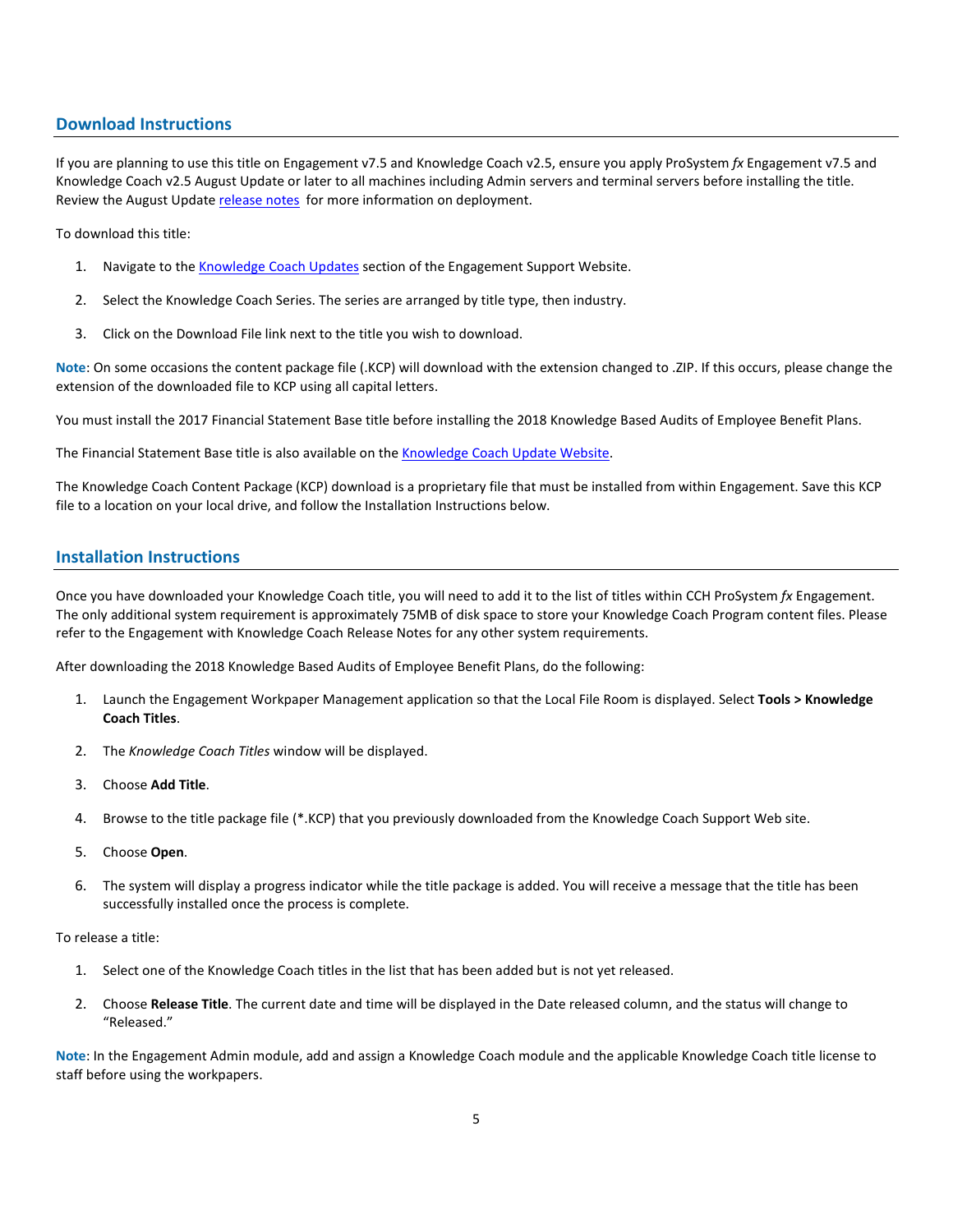**Important**: Once the 2018 Knowledge-Based Audits of Employee Benefit Plans title has been added and released, they will be automatically deployed to other staff members when they login to the "Office" location, or when they synchronize a binder that contains Knowledge Coach workpapers from this title.

#### **Online Permission Key**

Permission key files may be downloaded from ou[r website](https://prosystemfxsupport.tax.cchgroup.com/permkey/download.aspx) or when adding or updating the new licenses within CCH ProSystem *fx* Engagement with Knowledge Coach v7.5 and higher. After updating the license file in the Engagement Admin module, licenses need to be assigned to the staff who will use 2018 Knowledge-Based Audits of Employee Benefit Plans.

If you have not already established a Single Sign-on (SSO) account with Customer Service, we urge you to do so at this time.

# CCH® Accounting Research Manager®

CCH's Accounting Research Manager ("ARM") is the most comprehensive, up-to-date and objective online database of financial reporting literature. It includes all authoritative and proposed accounting, auditing, and SEC literature, plus independent, expert-written interpretive guidance.

Available on ARM, the Knowledge-Based Audits of Employee Benefit Plans Guide helps you comply with the most recent professional standards and guidance for the conduct of audits of Employee Benefit Plans and to integrate the use of practice aids, tools, and other resources with its guidance. This publication supplements and complements the Knowledge-Based documents that are available in Knowledge Coach.

If you subscribe to an ARM library that includes Employee Benefit Plans content, you can link directly to source material from Resources within Knowledge Coach documents. These links have been updated to refer to the accounting standards under the FASB Accounting Standards Codifications. Also, if you subscribe to the Knowledge-Based Audits of Employee Benefit Plans Guide on ARM, you can take advantage of references to the guide material from within the Knowledge Coach documents.

With Accounting Research Manager, you maximize the efficiency of your research time, while enhancing your results. Learn more about our content, our experts, and how you can request your free trial by visiting the [Accounting Research Manager website.](http://www.accountingresearchmanager.com/) You can also access the Accounting Research Manager Web site by selecting **Engagement > Binder Window > Shortcuts Bar > Guidance tab**.

## Using Your Knowledge Coach Content

To use your Knowledge Coach Workpaper Templates, do the following:

- 1. Open a binder in Engagement.
- 2. Select the workpaper tab into which you would like to insert the workpaper.
- 3. Select **New Knowledge Coach Workpaper** from the toolbar or File menu.
- 4. The *New Knowledge Coach Workpaper* dialog appears (Figure 1).
- 5. Select the **New Knowledge Coach Title** with the content you would like to use. You can only select titles you have installed. The information displayed changes to reflect the workpaper organization available for the selected title.
- 6. Select the **Knowledge Coach Workpapers** to insert into your binder and click **OK**.
- 7. In the *Selected Workpaper Properties* dialog, each workpaper name is automatically loaded into the Name field. Add a **workpaper index** in the Index field and make any Name modifications you desire. You can also modify the tab location or the roll forward settings for each workpaper.
- 8. Click **OK**. The integrated Knowledge Coach workpaper is now inserted into your engagement binder.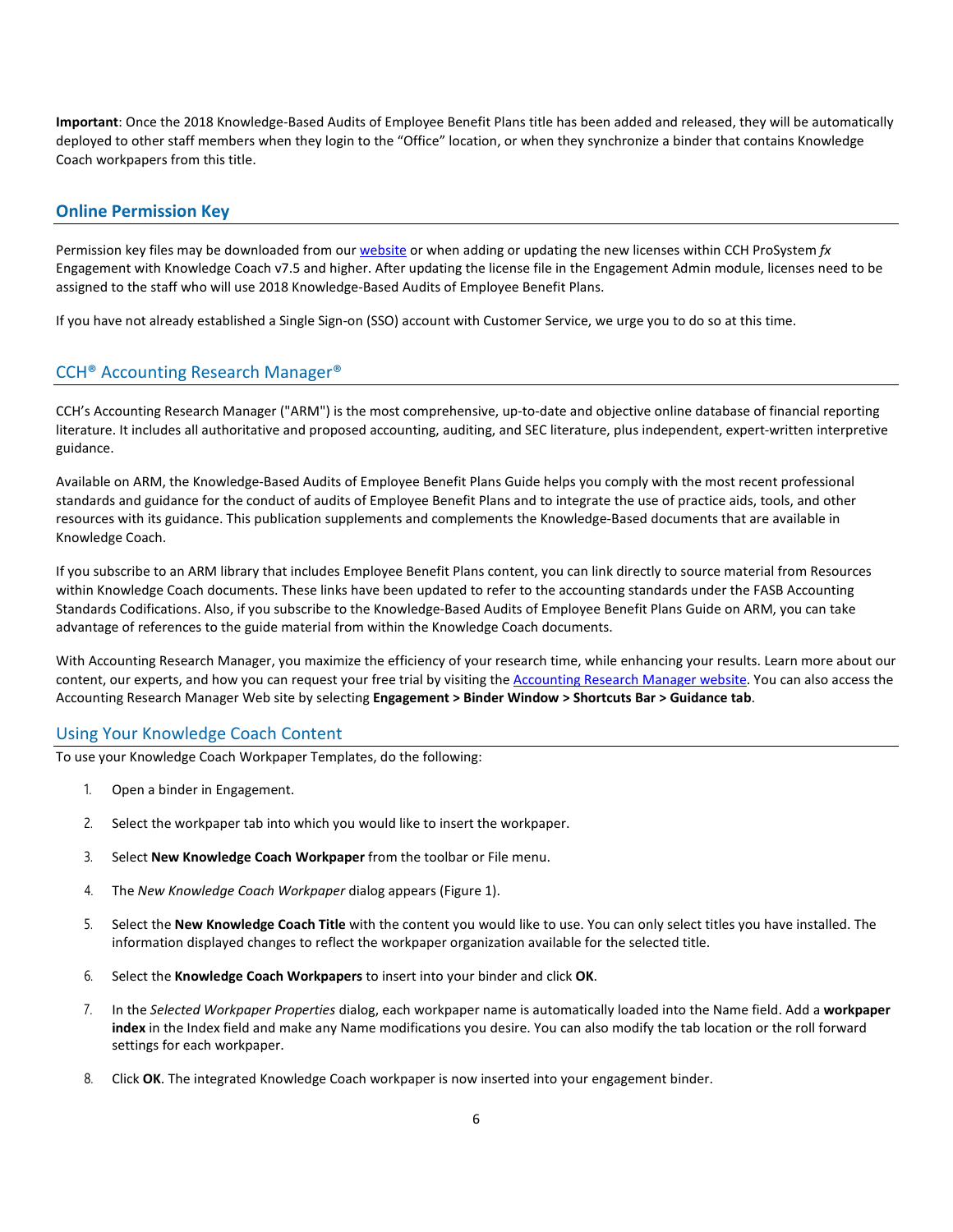**Note:** For more information on how to use Knowledge Coach workpapers in your binder, see the Knowledge Coach User Guide.

| New Knowledge Coach Workpaper                                                                  |                                                                                                                                                                                                                                                                                                                                                                                                                                                | $\times$                                                                                |
|------------------------------------------------------------------------------------------------|------------------------------------------------------------------------------------------------------------------------------------------------------------------------------------------------------------------------------------------------------------------------------------------------------------------------------------------------------------------------------------------------------------------------------------------------|-----------------------------------------------------------------------------------------|
| Industry title selection<br>$\leftarrow \boxed{\mathsf{Q}}$<br>2018 KBA Employee Benefit Plans | Workpaper selection<br>Q<br>Add independent workpapers without foundation workpapers<br>000-Resources<br>$\boxplus \cdots$<br>100-The Communications Hub<br>画画<br>画面<br>200-Pre-Engagement Procedures<br>面一<br>300-Risk Assessment-Understanding the Plan & Environment<br>画画<br>400-Risk Assessment-Design of Internal Controls<br>面示<br>500-Assessing Risk of Material Misstatement<br>面一<br>600-Audit Procedures-Response to Assessed Risks | -€<br>L.<br>Details of selected workpaper                                               |
| $\leq$<br>$\,>\,$                                                                              | 画画<br>700-Audit Procedures-Tests of Internal Controls<br>800-Audit Procedures-Substantive Tests<br>面一<br>面一<br>900-Evaluating, Concluding & Reporting Procedures                                                                                                                                                                                                                                                                               | Highlight a workpaper or select<br>a workpaper check box to see<br>details <sup>1</sup> |
|                                                                                                | OK                                                                                                                                                                                                                                                                                                                                                                                                                                             | Help<br>Cancel                                                                          |

Figure 1 - New Knowledge Coach Workpaper

# **Additional Information on Knowledge Coach and the KBA Methodology**

## **Knowledge-Based Audit (KBA) Methodology**

Allows the results of one set of procedures to become the input for the next. The key components of the KBA methodology include:

• An Overview that guides auditors through the methodology;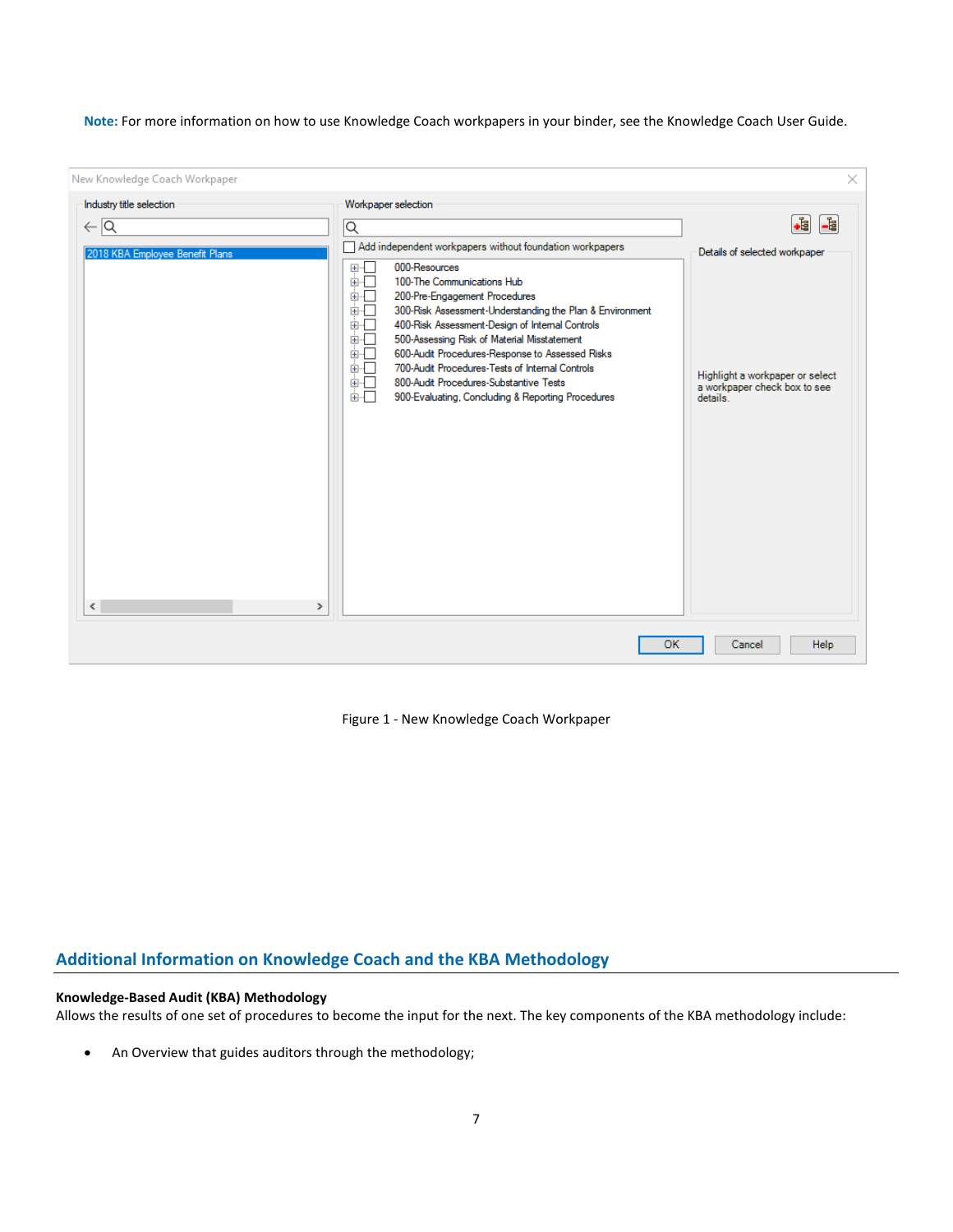- Knowledge-Based Audit documents, integral to the risk assessment and overall audit processes, which contain steps and procedures required by U.S. GAAS;
- Customizable Audit Programs that take auditors through related steps and procedures;
- Practice Aids to help auditors complete steps or processes outlined in the Knowledge-Based Audit documents and Audit Programs;
- Auditor's Reports that provide a variety of sample auditor's opinions on audited financial statements; and
- Correspondence documents that provide sample letters to be used to comply with U.S. GAAS requirements and in many other common situations.
- The AICPA's Auditing Standards Board's (ASB) Risk Assessment Standards The practice aids and tools in the 2018 Knowledge-Based Audits of Employee Benefit Plans are designed around the AICPA's risk assessment and clarified standards to assist auditors of employee benefit plans by:
	- Facilitating compliance with GAAS and GAGAS;
	- Encouraging more effective audits through tailored audit programs and comprehensive practice aids;
	- Helping auditors to focus on and respond to identified audit risks; and
	- Enhancing audit documentation.

#### **CCH® ProSystem** *fx***® Knowledge Coach**

Knowledge Coach functionality allows auditors to use the Knowledge-Based-Audit methodology more efficiently by eliminating the need for duplicate entry of the same information, tailoring audit documentation to each particular engagement, and documenting the link between risks identified and procedures performed. AUD-100 Tailoring Question is a document in Knowledge Coach that presents engagement-level questions designed to aid in tailoring the engagement documentation to fit each client. Completing the questions helps the auditor avoid duplication and unnecessary workpapers.

**Note:** Before you begin your audit, please review the guidance in AUD-101 Overall Audit Program. This workpaper is intended to be your road map through a Knowledge-Based Audit methodology. You should start your audit with AUD-100 Tailoring Question Workpaper and AUD-101 Overall Audit Program.

#### • **Risks**

Can be captured via the Risk Summary task pane from any Knowledge Coach workpaper by the current editor of KBA-502 Summary of Risk Assessments. This allows the user to continuously assess risks during the engagement. Several workpapers prompt the consideration of the presence of risks, but the Risk Summary task pane must be used to document those risks. All documented risks flow to the Risk Summary. To ensure risks show in findings tables, make sure to check the "workpaper identified in" field of the Risk pane.

## • **Information Flow**

Helps cut down on the time spent duplicating information across forms. In addition, the flow of consistent information ensures that information and updates to information are not missed between workpapers. Drill-down functionality helps the user navigate quickly to the source of the information, aiding in the review of the audit file.

## • **Diagnostics**

Help keep track of unresolved issues like unanswered questions, incomplete risks, program steps not linked to risks or relevant assertions, missing workpaper, and more.

## • **Links to Accounting Research Manager (ARM)**

If you subscribe to an ARM library that includes audit content, you can link directly to source material from Resources within Knowledge Coach workpapers. These links have been updated to reference to the accounting standards under the FASB Accounting Standards Codifications and the auditing standards issued by the AICPA. Also, if you subscribe to the Knowledge-Based Audits of